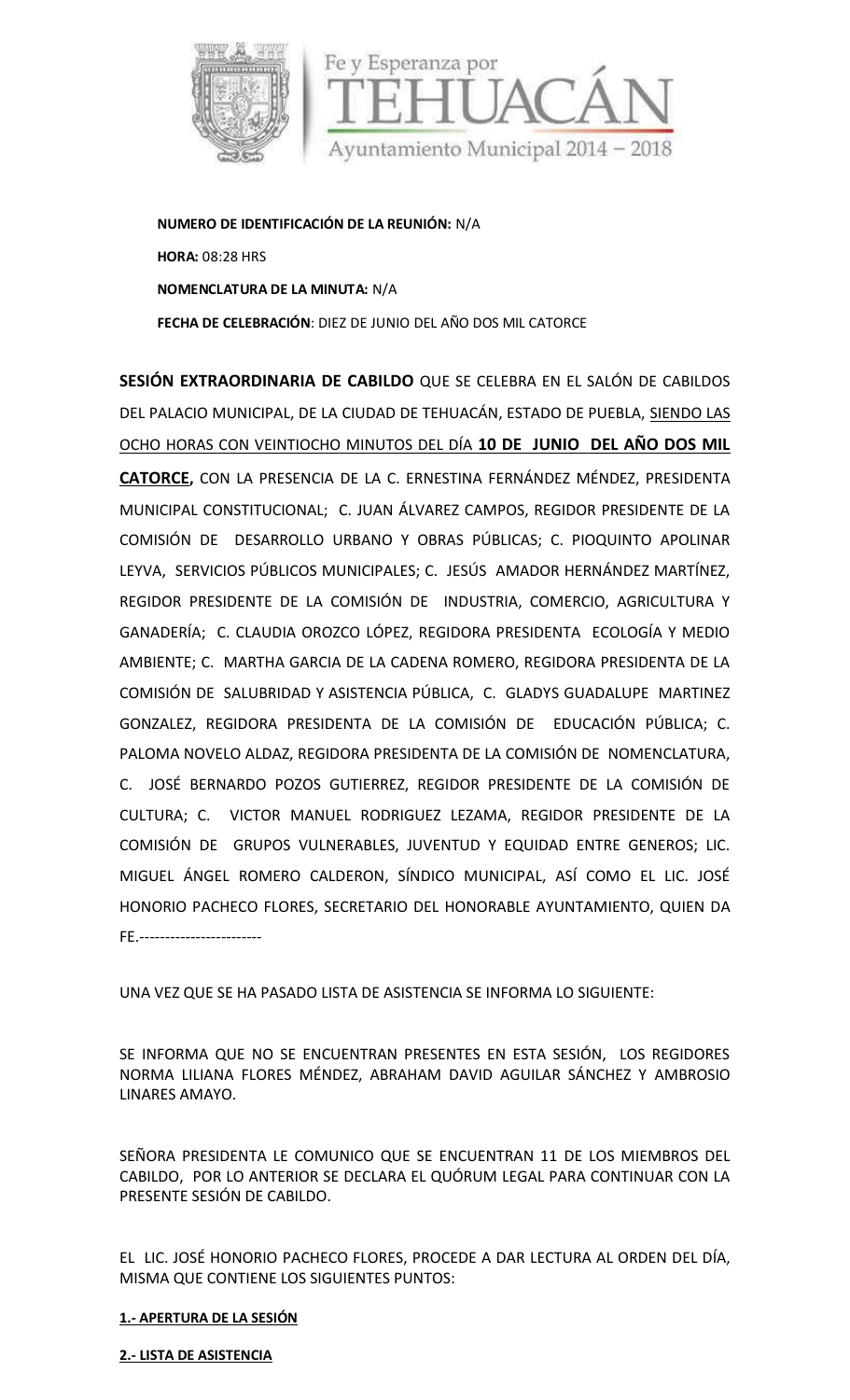### **3.- DECLARATORIA DEL QUÓRUM**

### **4.- LECTURA DEL ACTA ANTERIOR**

### **5.- PRESIDENCIA.**

 ANÁLISIS, DISCUSIÓN Y EN SU CASO APROBACIÓN DEL PETITORIO QUE CONTIENE LA IMPLEMENTACIÓN DEL ESQUEMA OPERATIVO DE JERARQUIZACIÓN TERCIARIA DE LA POLICIA MUNICIPAL DE TEHUACÁN, PUEBLA.

### **CLAUSURA.**

EN USO DE LA PALABRA EL LIC. JOSÉ HONORIO PACHECO FLORES, MANIFIESTA AL CABILDO QUE MEDIANTE OFICIO NÚM. 062/2014 FECHADO EL 10 DE JUNIO DEL 2014, PRESENTADO EN LA SECRETARÍA DEL AYUNTAMIENTO EL MISMO DÍA, SIGNADO POR LA REGIDORA DE PATRIMONIO Y HACIENDA PÚBLICA MUNICIPAL, L.A.E. NORMA LILIANA FLORES MÉNDEZ, INFORMA QUE POR CUESTIONES LABORALES LE ES IMPOSIBLE ASISTIR AL CABILDO, POR LO QUE DEJA SU VOTO A FAVOR EN LOS ACUERDOS QUE SE TOMEN.

ASÍ MISMO DA CUENTA AL CABILDO DEL MEMORANDUM DE FECHA 10 DE JUNIO DE 2014, PRESENTADO EN LA SECRETARÍA DEL AYUNTAMIENTO EL MISMO DÍA 10 DE JUNIO, SUSCRITO POR LA SECRETARIA PARTICULAR DEL REGIDOR DE GOBERNACIÓN, POR MEDIO DEL CUAL INFORMA QUE EL C. ABRAHAM DAVID AGUILAR SÁNCHEZ, REGIDOR DE GOBERNACIÓN, POR CUESTIONES DE TRABAJO EN LA CIUDAD DE MÉXICO, DISTRITO FEDERAL, (REUNIÓN DE SEGURIDAD PÚBLICA), NO ESTARÁ PRESENTE EN LA SESIÓN DE CABILDO QUE SE LLEVARÁ A CABO ESTE 10 DE JUNIO.

## **EL CABILDO SE DA POR ENTERADO.**

**PRESIDENCIA.- ANÁLISIS, DISCUSIÓN Y EN SU CASO APROBACIÓN DEL PETITORIO QUE CONTIENE LA IMPLEMENTACIÓN DEL SISTEMA OPERATIVO DE JERARQUIZACIÓN TERCIARIO DE LA POLICÍA MUNICIPAL DE TEHUACÁN, PUEBLA.**

EL LIC. JOSÉ HONORIO PACHECO FLORES, PROCEDE A DAR LECTURA AL PETITORIO CORRESPONDIENTE, MISMO QUE A LA LETRA DICE:

## **"… HONORABLE CABILDO:**

LA SUSCRITA ERNESTINA FERNÁNDEZ MÉNDEZ, PRESIDENTA MUNICIPAL CONSTITUCIONAL, CON FUNDAMENTO EN LO DISPUESTO POR LOS ARTÍCULOS 21 Y 115 DE LA CONSTITUCIÓN POLÍTICA DE LOS ESTADOS UNIDOS MEXICANOS; 103, Y 105 DE LA CONSTITUCIÓN POLÍTICA DEL ESTADO LIBRE Y SOBERANO DE PUEBLA; 40, 79, 80, 81, 82, 83 Y 84 DE LA LEY GENERAL DEL SISTEMA NACIONAL DE SEGURIDAD PÚBLICA, 1, 50, 51, 78 Y 79 DE LA LEY DE SEGURIDAD PÚBLICA DEL ESTADO DE PUEBLA, 207, 208, 209, 210, 212, 213, 213 BIS DE LA LEY ORGÁNICA MUNICIPAL Y CON LA FINALIDAD DE COORDINARSE CON LOS DISTINTOS ORDENES DE GOBIERNO DENTRO DEL ÁMBITO DE COMPETENCIA, PARA FOMENTAR POLÍTICAS ADECUADAS EN MATERIA DE SEGURIDAD PÚBLICA, FORTALECIENDO Y REESTRUCTURANDO LAS INSTITUCIONES POLICIALES CON LAS CUALES GARANTIZAR A LA CIUDADANÍA LA PAZ, BIENESTAR Y TRANQUILIDAD, PRESERVANDO Y GUARDANDO EL ORDEN PÚBLICO DENTRO DEL TERRITORIO MUNICIPAL, QUE ES UNA DE LAS PRINCIPALES ATRIBUCIONES DE LOS AYUNTAMIENTOS, Y VIGILANDO ADEMÁS EL MEJORAMIENTO, ORGANIZACIÓN Y DESEMPEÑO DE LOS CUERPOS DE SEGURIDAD, SOMETO A LA CONSIDERACIÓN DE ESTE HONORABLE CUERPO COLEGIADO LA SIGUIENTE PROPUESTA: **APROBACIÓN DE LA IMPLEMENTACIÓN DEL SISTEMA OPERATIVO DE JERARQUIZACIÓN TERCIARIO DE LA POLICIA MUNICIPAL DE TEHUACÁN, PUEBLA, CONFORME A LO REQUERIDO POR EL SISTEMA NACIONAL DE SEGURIDAD PÚBLICA;** POR LO QUE: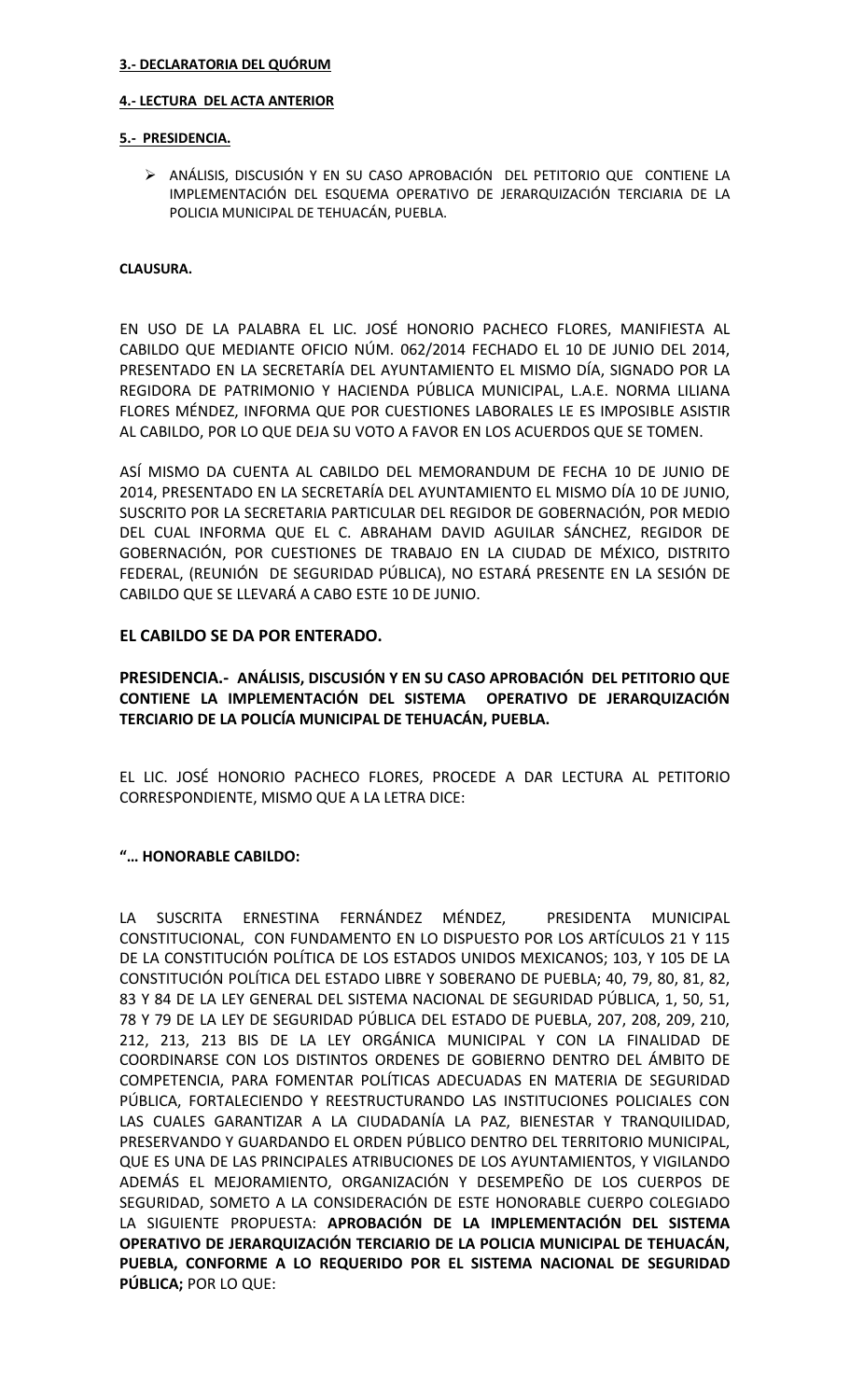- I. QUE EL PÁRRAFO QUINTO DEL ARTÍCULO 21 DE LA CONSTITUCIÓN POLÍTICA DE LOS ESTADOS UNIDOS MEXICANOS DETERMINA QUE LA SEGURIDAD PÚBLICA ES UNA FUNCIÓN A CARGO DE LA FEDERACIÓN, EL DISTRITO FEDERAL, EL ESTADO Y LOS MUNICIPIOS, EN LAS RESPECTIVAS COMPETENCIAS QUE LA CONSTITUCIÓN SEÑALA.
- II. QUE EL PÁRRAFO PRIMERO DE LA FRACCIÓN II DEL ARTÍCULO 115 DE LA CONSTITUCIÓN POLÍTICA DE LOS ESTADOS UNIDOS MEXICANOS, DETERMINA QUE LOS AYUNTAMIENTOS TENDRÁN FACULTADES PARA APROBAR, DE ACUERDO CON LAS LEYES EN MATERIA MUNICIPAL QUE DEBERÁN EXPEDIR LAS LEGISLATURAS DE LOS ESTADOS, LOS BANDOS DE POLICÍA Y GOBIERNO, LOS REGLAMENTOS, CIRCULARES Y DISPOSICIONES ADMINISTRATIVAS DE OBSERVANCIA GENERAL DENTRO DE SUS RESPECTIVAS JURISDICCIONES, QUE ORGANICEN LA ADMINISTRACIÓN PÚBLICA MUNICIPAL, REGULEN LAS MATERIAS, PROCEDIMIENTOS, FUNCIONES Y SERVICIOS PÚBLICOS DE SU COMPETENCIA Y ASEGUREN LA PARTICIPACIÓN CIUDADANA Y VECINAL; MISMA DISPOSICIÓN QUE ES TRASLADADA A LA FRACCIÓN III DEL ARTÍCULO 105 DE LA CONSTITUCIÓN POLÍTICA DEL ESTADO LIBRE Y SOBERANO DE PUEBLA; Y A LOS ARTÍCULOS 3 Y 84 DE LA LEY ORGÁNICA MUNICIPAL.
- III. QUE EL ARTÍCULO 103 DE LA CONSTITUCIÓN POLÍTICA DEL ESTADO LIBRE Y SOBERANO DE PUEBLA, ESTABLECE QUE LOS MUNICIPIOS TIENEN PERSONALIDAD JURÍDICA Y PATRIMONIO PROPIO, Y QUE ADMINISTRARAN LIBREMENTE SU HACIENDA.
- IV. QUE EL ARTÍCULO 25 DE LA LEY DE COORDINACIÓN FISCAL, ESTABLECE QUE LAS PARTICIPACIONES DE LOS ESTADOS, MUNICIPIOS Y EL DISTRITO FEDERAL EN LA RECAUDACIÓN FEDERAL PARTICIPANTE, SE CONSTITUIRÁN EN BENEFICIO DE DICHAS ENTIDADES FEDERATIVAS Y, EN SU CASO, DE LOS MUNICIPIOS CON CARGO A LOS RECURSOS DE LA FEDERACIÓN.
- V. QUE EL ARTÍCULO 37 DE LA LEY DE COORDINACIÓN FISCAL ESTABLECE QUE LAS APORTACIONES FEDERALES CON CARGO AL FONDO DE APORTACIONES PARA EL FORTALECIMIENTO DE LOS MUNICIPIOS Y DE LAS DEMARCACIONES TERRITORIALES DEL DISTRITO FEDERAL, QUE RECIBAN LOS MUNICIPIOS A TRAVÉS DE LOS ESTADOS SE DESTINARAN EXCLUSIVAMENTE A LA SATISFACCIÓN DE SUS REQUERIMIENTOS.
- VI. QUE EL ARTÍCULO 106, DE LA LEY DE COORDINACIÓN PARA EL FEDERALISMO HACENDARIO DEL ESTADO DE PUEBLA Y SUS MUNICIPIOS; ESTABLECE QUE LOS RECURSOS PROVENIENTES DEL FONDO DE APORTACIONES PARA EL FORTALECIMIENTO DE LOS MUNICIPIOS SE DESTINARÁN A LA SATISFACCIÓN DE SUS REQUERIMIENTOS, PARA LO CUAL, LOS MUNICIPIOS DARÁN PRIORIDAD AL CUMPLIMIENTO DE SUS OBLIGACIONES FINANCIERAS, A LA ATENCIÓN DE LAS NECESIDADES DIRECTAMENTE VINCULADAS CON LA SEGURIDAD PÚBLICA DE SUS HABITANTES, A LA EJECUCIÓN DE OBRAS DE INFRAESTRUCTURA Y AL PAGO DE DERECHOS Y APROVECHAMIENTOS POR CONCEPTO DE AGUA.
- VII. QUE EL ARTÍCULO 110, DE LA LEY DE COORDINACIÓN PARA EL FEDERALISMO HACENDARIO DEL ESTADO DE PUEBLA Y SUS MUNICIPIOS; ESTABLECE QUE PARA EL ÓPTIMO APROVECHAMIENTO DE LOS RECURSOS DE ESTE FONDO, LOS MUNICIPIOS LOS DESTINARÁN A LA SATISFACCIÓN DE SUS REQUERIMIENTOS, DANDO PRIORIDAD A LOS RUBROS SIGUIENTES: I. AMORTIZACIÓN DE EMPRÉSTITOS CONTRAÍDOS; II. AL PAGO DE SUS NECESIDADES VINCULADAS A LA SEGURIDAD PÚBLICA; III. A LA EJECUCIÓN DE OBRA DE INFRAESTRUCTURA; Y IV. AL PAGO DE DERECHOS Y APROVECHAMIENTOS POR CONCEPTO DE AGUA.
- VIII. QUE LA FRACCIÓN IV DEL ARTÍCULO 78 DE LA LEY ORGÁNICA MUNICIPAL, DETERMINA QUE SON ATRIBUCIONES DEL AYUNTAMIENTO EXPEDIR BANDOS DE POLICÍAS Y GOBIERNO, REGLAMENTOS, CIRCULARES Y DISPOSICIONES ADMINISTRATIVAS DE OBSERVANCIA GENERAL, REFERENTE A SU ORGANIZACIÓN, FUNCIONAMIENTO, SERVICIOS PÚBLICOS QUE DEBAN PRESTAR Y DEMÁS ASUNTOS DE SU COMPETENCIA, SUJETÁNDOSE A LAS BASES NORMATIVAS ESTABLECIDAS POR LA CONSTITUCIÓN POLÍTICA DEL ESTADO LIBRE Y SOBERANO DE PUEBLA , VIGILANDO SU OBSERVANCIA Y APLICACIÓN. QUE LA FRACCIÓN XVIII DEL ARTÍCULO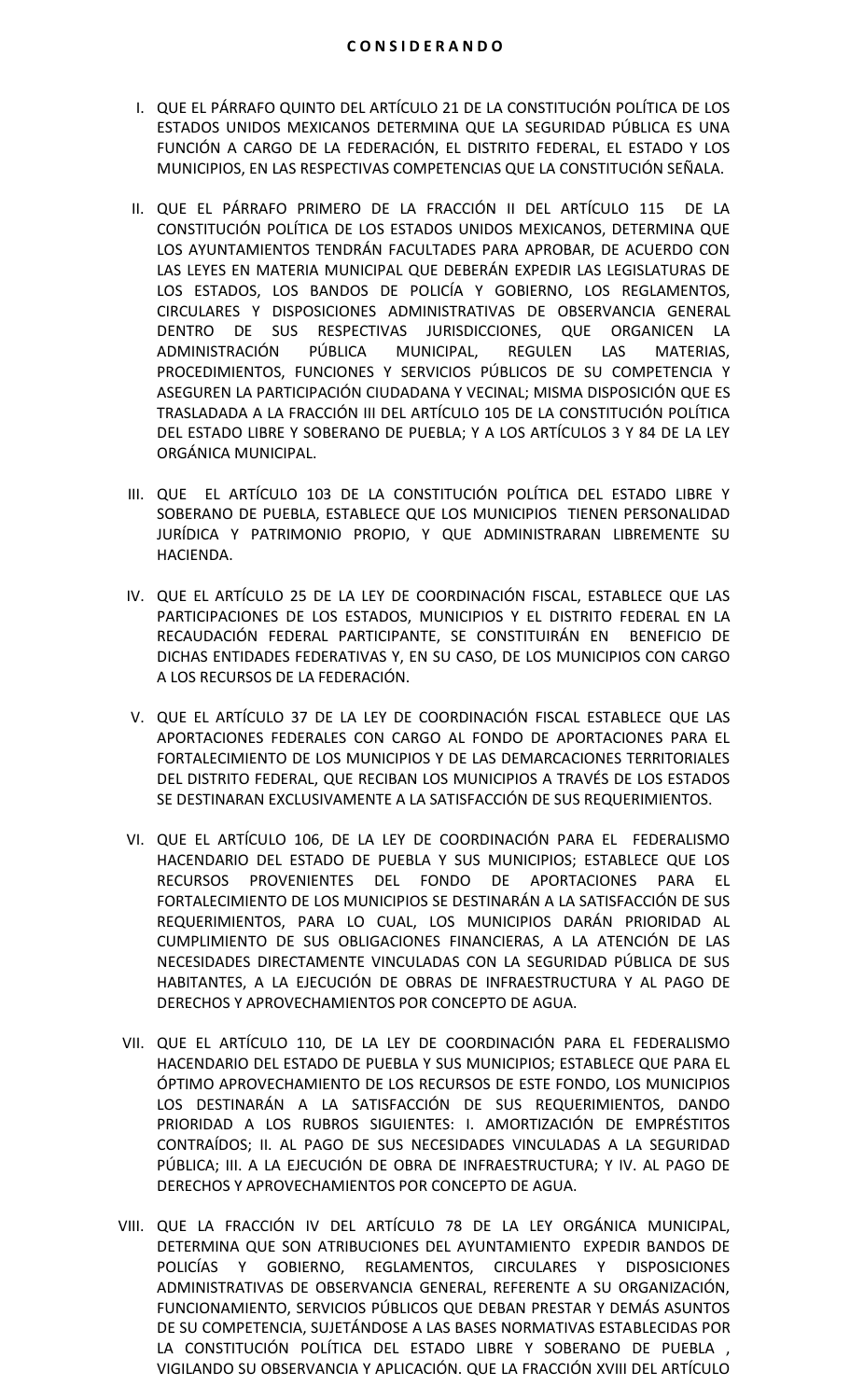REFERIDO EN EL CONSIDERANDO ANTERIOR DISPONE QUE SON ATRIBUCIONES DEL AYUNTAMIENTO PROMOVER CUANTO ESTIME CONVENIENTE PARA EL PROGRESO ECONÓMICO, SOCIAL Y CULTURAL DEL MUNICIPIO Y ACORDAR LA REALIZACIÓN DE OBRAS PÚBLICAS QUE FUEREN NECESARIAS.

- IX. QUE EL ARTICULO 92 DE LA LEY ORGÁNICA MUNICIPAL, ESTIPULA EN SUS FRACCIONES III, IV, Y V QUE SON FACULTADES Y OBLIGACIONES DE LOS REGIDORES EL EJERCER LAS FACULTADES DE DELIBERACIÓN Y DECISIÓN DE LOS ASUNTOS QUE LE COMPETEN AL AYUNTAMIENTO, FORMAR PARTE DE LAS COMISIONES PARA LAS QUE FUEREN DESIGNADOS POR ESTE Y DICTAMINAR E INFORMAR SOBRE LOS ASUNTOS QUE SE LES ENCOMIENDE.
- X. QUE EL ARTÍCULO 94 DE LA LEY ORGÁNICA MUNICIPAL ESTABLECE QUE EL AYUNTAMIENTO, PARA FACILITAR EL DESEMPEÑO DE LOS ASUNTOS QUE LE COMPETEN, NOMBRARÁ COMISIÓNES PERMANENTES O TRANSITORIAS, QUE EXAMINEN E INSTRUYAN HASTA PONERLOS EN ESTADO DE RESOLUCIÓN.
- XI. QUE EL ARTÍCULO 143 DE LA LEY ORGÁNICA MUNICIPAL, FACULTA A LOS AYUNTAMIENTOS DE CONFORMIDAD CON LAS CORRESPONDIENTES NORMATIVAS A ADMINISTRAR LIBREMENTE LA HACIENDA PÚBLICA MUNICIPAL, DEBIENDO DENTRO DE LOS LÍMITES LEGALES CORRESPONDIENTES, Y DE ACUERDO CON EL PRESUPUESTO DE EGRESOS Y EL PLAN DE DESARROLLO MUNICIPAL VIGENTES, ATENDER EFICAZMENTE LOS DIFERENTES RAMOS DE LA ADMINISTRACIÓN PÚBLICA MUNICIPAL.
- **XII. QUE TODA VEZ QUE ES UNA OBLIGACIÓN DE LAS INSTITUCIONES POLICIALES ESTABLECER SU ORGANIZACIÓN JERARQUICA Y EN CUMPLIMIENTO DE LO PREVISTO EN LOS ARTÍCULOS 21, 115 FRACCIÓN III INCISO H) DE LA CONSTITUCIÓN POLÍTICA DE LOS ESTADOS UNIDOS MEXICANOS; 46, 80, 81, 82, 83, 84 DE LA LEY GENERAL DEL SISTEMA NACIONAL DE SEGURIDAD PÚBLICA; 1, 20, 21, 22, 24, 50, 51, 52 DE LA LEY DE SEGURIDAD PÚBLICA DEL ESTADO, SE IMPLEMENTE EL SISTEMA OPERATIVO DE JERARQUIZACIÓN TERCIARIO DE LA POLICIA MUNICIPAL DE TEHUACÁN, PUEBLA.**

**DISPOSICIONES QUE POR SU IMPORTANCIA SE TRANSCRIBEN DE LA LEY GENERAL DEL SISTEMA NACIONAL DE SEGURIDAD PÚBLICA:**

**"La Ley General del Sistema Nacional de Seguridad Pública, establece en el artículo 80 que:**

*Las legislaciones de la Federación, el Distrito Federal y los Estados establecerán la organización jerárquica de las Instituciones Policiales, considerando al menos las categorías siguientes:*

- *I. Comisarios*
- *II. Inspectores;*
- *III. Oficiales, y*
- *IV. Escala Básica .. "*

**Así como el artículo 81 establece que:**

**"Las categorías previstas en el artículo anterior considerarán, al menos, las siguientes jerarquías:**

### **I. Comisarios:**

- **a)** Comisario General;
- **b)** Comisario Jefe, y
- **c)** Comisario.
- **II. Inspectores:**
- **a)** Inspector General;
- **b)** Inspector Jefe,
- **c)** Inspector.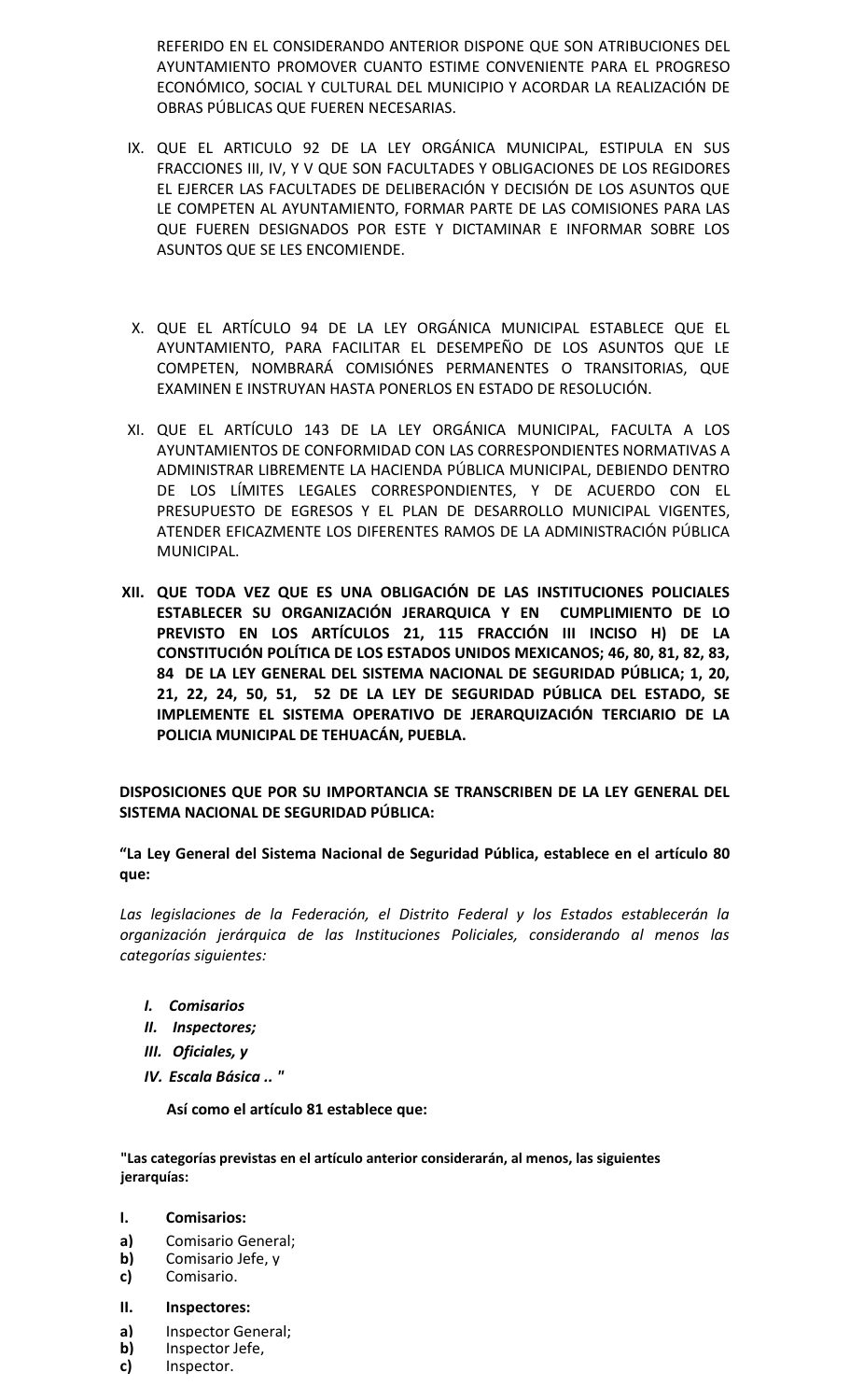## **III.- Oficiales:**

- **a)** Subinspector;
- **b)** Oficial, y
- **c)** Suboficial.

## **IV. Escala Básica:**

- **a)** Policía Primero;
- **b)** Policía Segundo;<br>**c)** Policía Tercero, y
- **c)** Policía Tercero, y
- **d)** Policía".

# *El artículo 82 establece que:*

*"Las Instituciones Policiales se organizarán bajo un esquema de jerarquización terciaria, cuya célula básica se compondrá invariablemente por tres elementos.*

*Con base en las categorías jerárquicas señaladas en el artículo precedente, los titulares de las instituciones municipales, deberán cubrir, al menos, el mando correspondiente al quinto nivel ascendente de organización en la jerarquía.*

*Las instituciones estatales y del Distrito Federal, deberán satisfacer, como mínimo, el mando correspondiente al octavo grado de organización jerárquica.*

*Los titulares de las categorías jerárquicas estarán facultados para ejercer la autoridad y mando policial en los diversos cargos* o *comisiones".*

El artículo 82 establece que:

*"El orden de las categorías jerárquicas y grados tope del personal de la Instituciones con relación a las áreas operativas y de servicios será:*

- *I. Para las áreas operativas, de policía a Comisario General, y*
- *II. Para los servicios, de policía a Comisario Jefe".*

El artículo 85 establece que:

*"La Carrera Policial comprende el grado policial, la antigüedad, las insignias, condecoraciones, estímulos y reconocimientos obtenidos, el resultado de los procesos de promoción, así como el registro de las correcciones disciplinarias y sanciones que, en su caso, haya acumulado el integrante. Se regirá por las normas mínimas siguientes:*

- *I. Las Instituciones Policiales deberán consultar los antecedentes de cualquier aspirante en el Registro Nacional antes de que se autorice su ingreso a las mismas;*
- *II. Todo aspirante deberá tramitar, obtener y mantener actualizado el Certificado Único Policial, que expedirá el centro de control de confianza respectivo;*
- *III. Ninguna persona podrá ingresar a las Instituciones Policiales si no ha sido debidamente certificado y registrado en el Sistema;*
- *IV. Sólo ingresarán y permanecerán en las Instituciones Policiales, aquellos aspirantes* e *integrantes que cursen y aprueben los programas de formación, capacitación y profesionalización;*
- *V. La permanencia de los integrantes en las Instituciones Policiales está condicionada al cumplimiento de los requisitos que determine la Ley;*
- *VI. Los méritos de los integrantes de las Instituciones Policiales serán evaluados por las instancias encargadas de determinar las promociones y verificar que se cumplan los requisitos de permanencia, señaladas en las leyes respectivas;*
- *VII. Para la promoción de los integrantes de las Instituciones Policiales se deberán considerar, por lo menos, los resultados obtenidos en los programas de profesionalización, los méritos demostrados en el desempeño de sus funciones y sus aptitudes de mando y liderazgo;*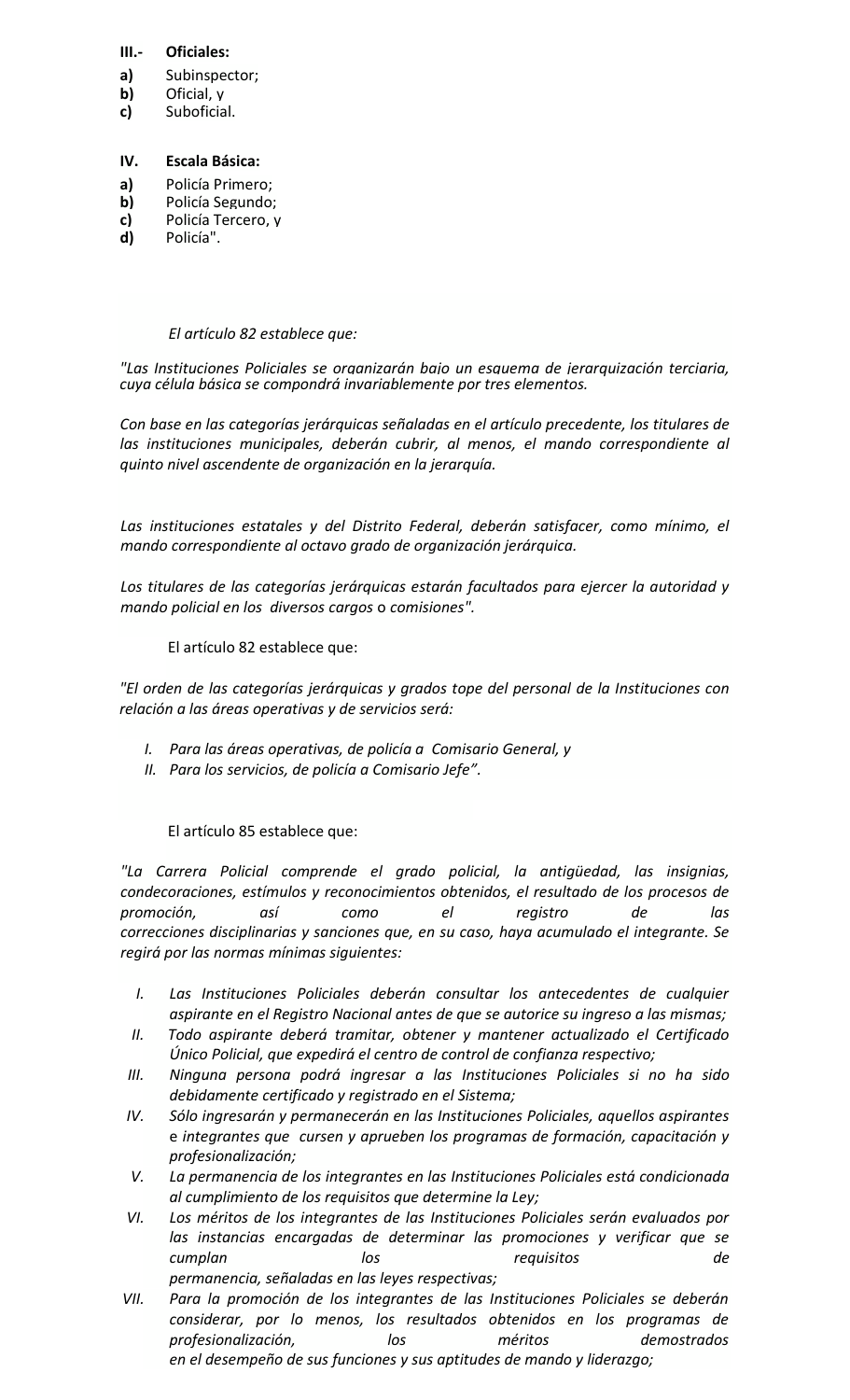- *VIII. Se determinará un régimen de estímulos y previsión social que corresponda a las funciones de los integrantes de las Instituciones Policiales;*
- *IX. Los integrantes podrán ser cambiados de adscripción, con base en las necesidades del servicio;*
- *X. El cambio de un integrante de un área operativa a otra de distinta especialidad, sólo podrá ser autorizado por la instancia que señale la ley de la materia, y*
- *XI. Las instancias establecerán los procedimientos relativos a cada una de las etapas de la Carrera Policial.*

*La Carrera Policial es independiente de los nombramientos para desempeñar cargos administrativos* o *de dirección que el integrante llegue a desempeñar en las Instituciones Policiales. En ningún caso habrá inamovilidad en los cargos administrativos y de dirección.*

*En términos de las disposiciones aplicables, los titulares de las Instituciones Policiales podrán designar a los integrantes en cargos administrativos o de dirección de la estructura orgánica de las instituciones a su cargo; asimismo, podrán relevarlos libremente, respetando su grado policial y derechos inherentes a la Carrera Policial".*

En atención a lo anterior el titular de la corporación de Seguridad Pública Municipal será denominado **"Comisario"** de la Corporación de Seguridad Pública Municipal.

Y se adopta la clasificación de grados establecida en la Ley General del Sistema Nacional de Seguridad Pública y la Ley de Seguridad Pública del Estado de Puebla, en relación a la cantidad de elementos de la corporación, mismas que son las siguientes:

- **I.- Comisarios:**
- a) Comisario General;<br>b) Comisario Jefe v
- b) Comisario Jefe, y
- c) Comisario.

## **II. Inspectores:**

- a) Inspector General;
- b) Inspector Jefe.<br>c) Inspector.
- Inspector.

## **III. Oficiales:**

- a) Subinspector;
- b) Oficial, y
- c) Suboficial.

## **IV. Escala Básica:**

- a) Policía Primero;
- b) Policía Segundo;
- c) Policía Tercero, y
- d) Policía.

Dichos grados serán establecidos y remunerados, según lo establecido en la legislación aplicable.

El artículo 79 de la Ley de Seguridad Pública del Estado, establece que:

*"Las instancias colegiadas de honor y justicia constituyen órganos facultadas para conocer sobre faltas disciplinarias a los deberes previstos en esta Ley, cometidas por las personas integrantes de los Cuerpos de Seguridad Pública, así como del procedimiento para imponer las sanciones correspondientes."*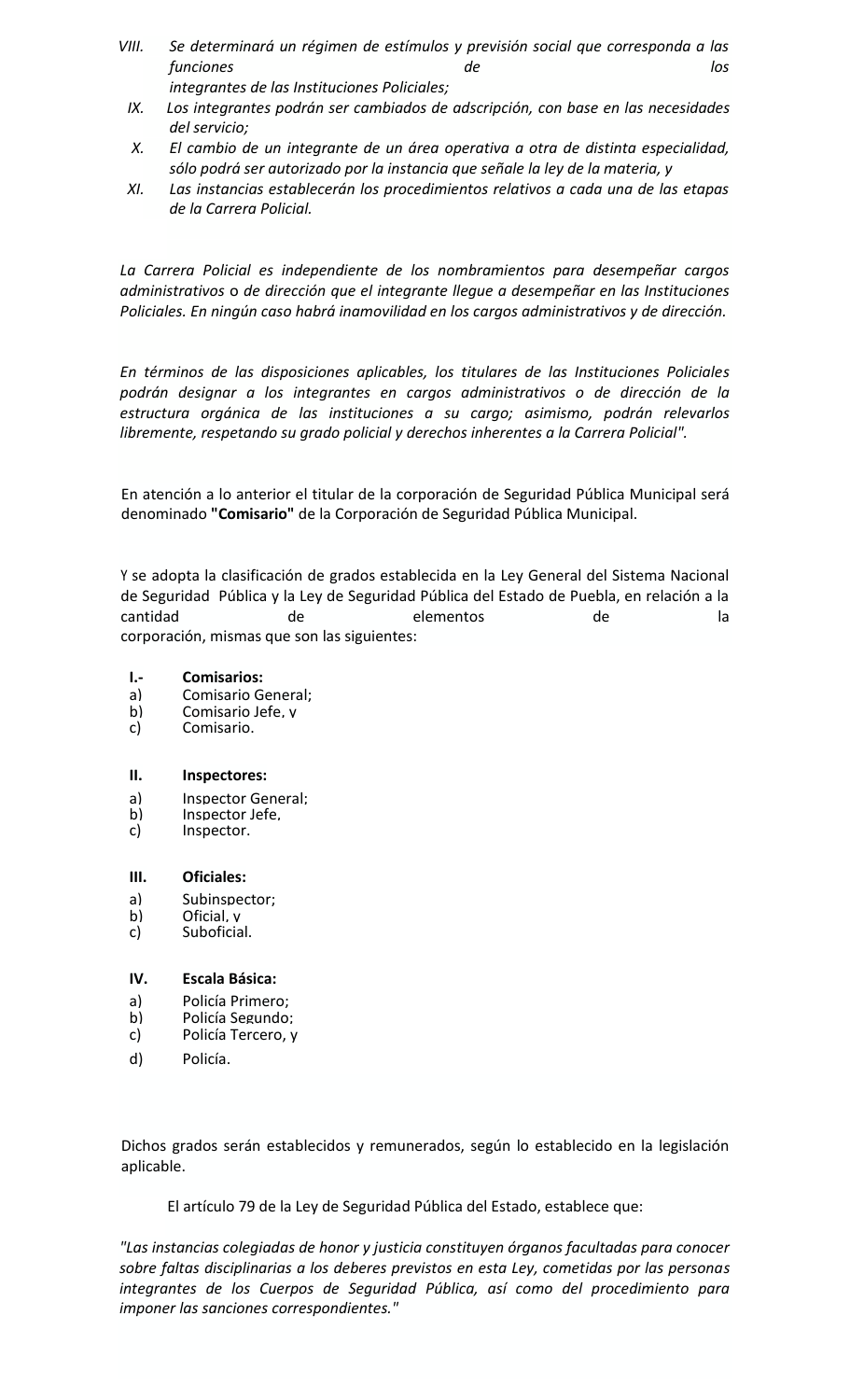El artículo 80 de la citada ley, estipula que:

*"Las instancias colegiadas de honor y justicia estarán integradas por las máximas autoridades operativas de 105 Cuerpos de Seguridad Pública y por sendas representaciones de cada especialidad que integra el Cuerpo de Seguridad Pública respectivo, según lo disponga el Reglamento correspondiente.*

*Dichas instancias sesionará ordinariamente una vez al mes y extraordinariamente las veces que sean necesarias.*

*En las sesiones de las instancias referidas deberá existir quórum con la mitad más uno de las personas que las integran, quienes contarán con voz y voto, sus resoluciones serán tomadas por mayoría simple y en caso de empate la Presidencia tendrá el voto de calidad.*

*Los cargos de estas instancias colegiadas serán honoríficos, y su organización y funcionamiento será conforme a lo que establezca el Reglamento respectivo"*

POR LO ANTERIORMENTE EXPUESTO Y FUNDADO EN LOS CONSIDERANDOS QUE ANTECEDEN Y EN USO DE LAS FACULTADES CONFERIDAS, SE PRESENTA A ESTE CUERPO EDILICIO EL SIGUIENTE:

### **D I C T A M E N**

**PRIMERO.-** SE APRUEBE LA PROPUESTA DE IMPLEMENTACIÓN DEL SISTEMA DE JERARQUIZACIÓN TERCIARIO Y DESARROLLO DE CARRERA POLICIAL, ASÍ COMO LA CONFORMACIÓN DEL SISTEMA DE HONOR Y JUSTICIA.

**SEGUNDO.**- SE ADOPTA EL SISTEMA DE JERARQUIZACIÓN TERCIARIO.

**TERCERO.-** SE IMPLEMENTE EL SISTEMA DE JERARQUIZACIÓN TERCIARIO, PARA LO QUE SE LE INSTRUYE A LA COMISIÓN DE GOBERNACIÓN, JUSTICIA Y SEGURIDAD PÚBLICA, PARA QUE REALICE LAS ACTUALIZACIONES Y ASIGNACIONES DE GRADOS CORRESPONDIENTES.

**CUARTO.-** SE INSTRUYA A LA TESORERÍA MUNICIPAL A TRAVÉS DE LA DIRECCIÓN DE RECURSOS HUMANOS, PARA QUE REALICE LAS ACTUALIZACIONES EN LA NÓMINA DEL ÁREA DE SEGURIDAD.

**QUINTO.-** SE IMPLEMENTE EL SISTEMA DE DESARROLLO POLICIAL ESTABLECIDO EN LA LEY.

**SEXTO.-** SE INSTRUYA A LA COMISIÓN DE GOBERNACIÓN, JUSTICIA Y SEGURIDAD PÚBLICA, REALICE EL PROYECTO DE ACTUALIZACIONES Y MODIFICACIONES AL BANDO DE POLICÍA Y GOBIERNO.

**SÉPTIMO.-** SE INSTRUYE A LA COMISIÓN DE GOBERNACIÓN, JUSTICIA Y SEGURIDAD PÚBLICA, REALICE LA PROPUESTA DE CONFORMACIÓN E INTEGRACIÓN DEL CONSEJO DE HONOR Y JUSTICIA MUNICIPAL.- ATENTAMENTE.- TEHUACÁN, PUEBLA, A 10 DE JUNIO DE 2014.- PRESIDENTA MUNICIPAL CONSTITUCIONAL.- C. ERNESTINA FERNÁNDEZ MÉNDEZ.- FIRMA ILEGIBLE".

SEÑORA PRESIDENTA MUNICIPAL, REGIDORES Y SINDICO MUNICIPAL, EN VOTACIÓN SE LES CONSULTA SI SE APRUEBA LA PROPUESTA PRESENTADA EN CUESTIÓN, LOS QUE ESTÉN POR LA AFIRMATIVA SÍRVANSE MANIFESTARLO LEVANTANDO LA MANO.

HABIÉNDOSE ANALIZADO AMPLIAMENTE EL CONTENIDO DEL DICTAMEN DE REFERENCIA, POR UNANIMIDAD DE VOTOS A FAVOR, POR PARTE DE LOS INTEGRANTES DEL HONORABLE CABILDO, SE DETERMINA EL SIGUIENTE: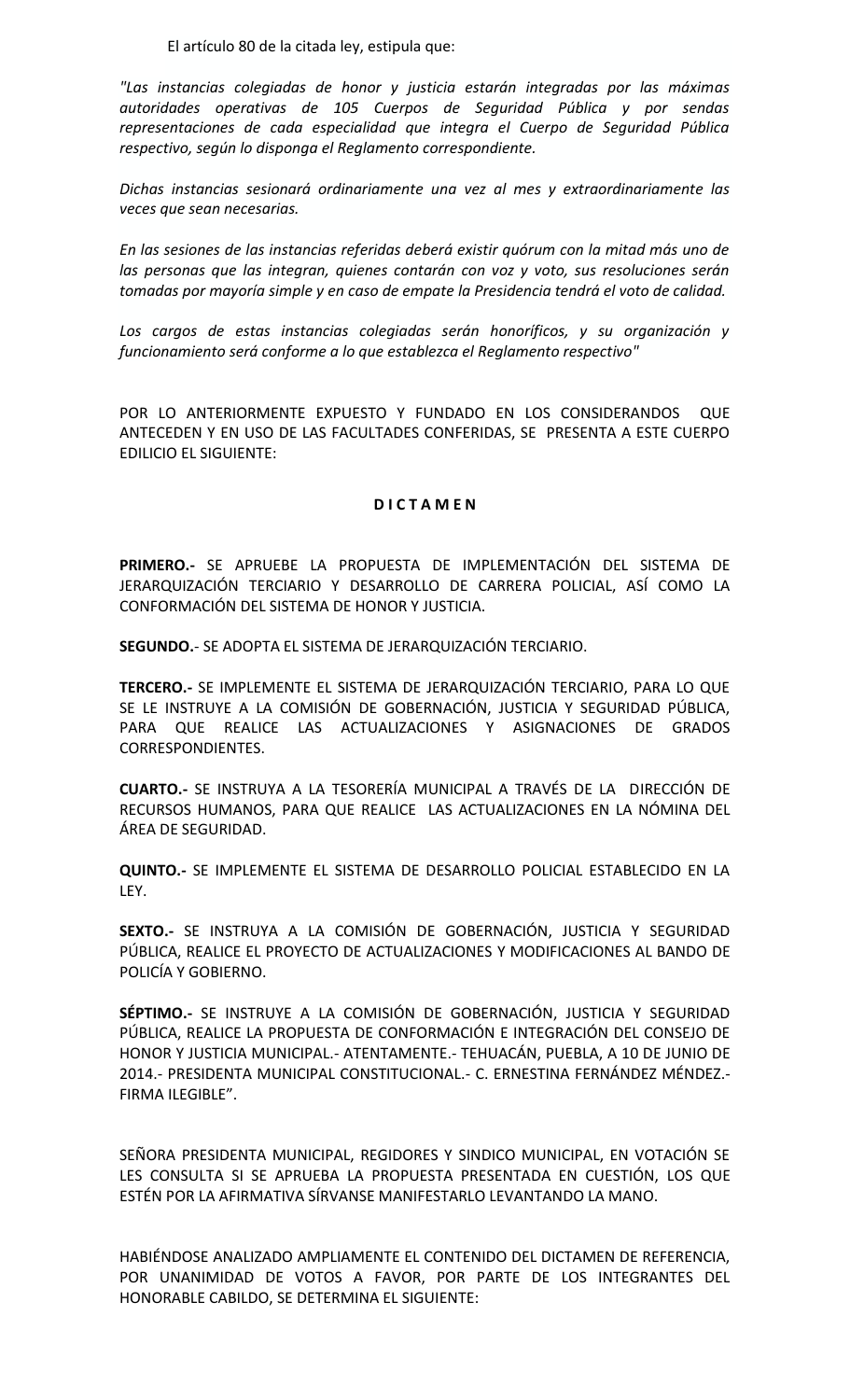## **A C U E R D O**

**PRIMERO.-** SE APRUEBA LA PROPUESTA DE IMPLEMENTACIÓN DEL SISTEMA DE JERARQUIZACIÓN TERCIARIO Y DESARROLLO DE CARRERA POLICIAL, ASÍ COMO LA CONFORMACIÓN DEL SISTEMA DE HONOR Y JUSTICIA.

**SEGUNDO.**- SE ADOPTA EL SISTEMA DE JERARQUIZACIÓN TERCIARIO.

**TERCERO.-** SE IMPLEMENTA EL SISTEMA DE JERARQUIZACIÓN TERCIARIO, PARA LO QUE SE LE INSTRUYE A LA COMISIÓN DE GOBERNACIÓN, JUSTICIA Y SEGURIDAD PÚBLICA, PARA QUE REALICE LAS ACTUALIZACIONES Y ASIGNACIONES DE GRADOS CORRESPONDIENTES.

**CUARTO.-** SE INSTRUYE A LA TESORERÍA MUNICIPAL A TRAVÉS DE LA DIRECCIÓN DE RECURSOS HUMANOS, PARA QUE REALICE LAS ACTUALIZACIONES EN LA NÓMINA DEL ÁREA DE SEGURIDAD.

**QUINTO.-** SE IMPLEMENTA EL SISTEMA DE DESARROLLO POLICIAL ESTABLECIDO EN LA LEY.

**SEXTO.-** SE INSTRUYE A LA COMISIÓN DE GOBERNACIÓN, JUSTICIA Y SEGURIDAD PÚBLICA, REALICE EL PROYECTO DE ACTUALIZACIONES Y MODIFICACIONES AL BANDO DE POLICÍA Y GOBIERNO.

**SÉPTIMO.-** SE INSTRUYE A LA COMISIÓN DE GOBERNACIÓN, JUSTICIA Y SEGURIDAD PÚBLICA, REALICE LA PROPUESTA DE CONFORMACIÓN E INTEGRACIÓN DEL CONSEJO DE HONOR Y JUSTICIA MUNICIPAL.

LO ANTERIOR CON FUNDAMENTO EN LOS DISPOSITIVOS LEGALES INVOCADOS EN EL DICTAMEN DE REFERENCIA.

NO HABIÉNDO ASUNTO QUE TRATAR SE DA POR TERMINADA LA PRESENTE SESIÓN DE CABILDO, SIENDO

LAS OCHO HORAS CON CINCUENTA Y TRES MINUTOS DEL DÍA DIEZ DE JUNIO DEL AÑO DOS MIL CATORCE, PROCEDIENDOSE A LEVANTAR LA PRESENTE ACTA QUE FIRMAN LOS QUE EN ELLA INTERVINIERON.- DOY FE.-----------

## **SECRETARIO DEL H. AYUNTAMIENTO**

## **LIC. JOSÉ HONORIO PACHECO FLORES.**

**C. ERNESTINA FERNÁNDEZ MÉNDEZ** \_\_\_\_\_\_\_\_\_\_\_\_\_\_\_\_\_\_\_\_

**C. ABRAHAM DAVID AGUILAR SANCHEZ** \_\_\_\_**AUSENTE**\_\_\_\_\_

**C. NORMA LILIANA FLORES MENDEZ** \_\_\_\_**AUSENTE**\_\_\_\_\_

**C. JUAN ALVAREZ CAMPOS** \_\_\_\_\_\_\_\_\_\_\_\_\_\_\_\_\_\_\_\_